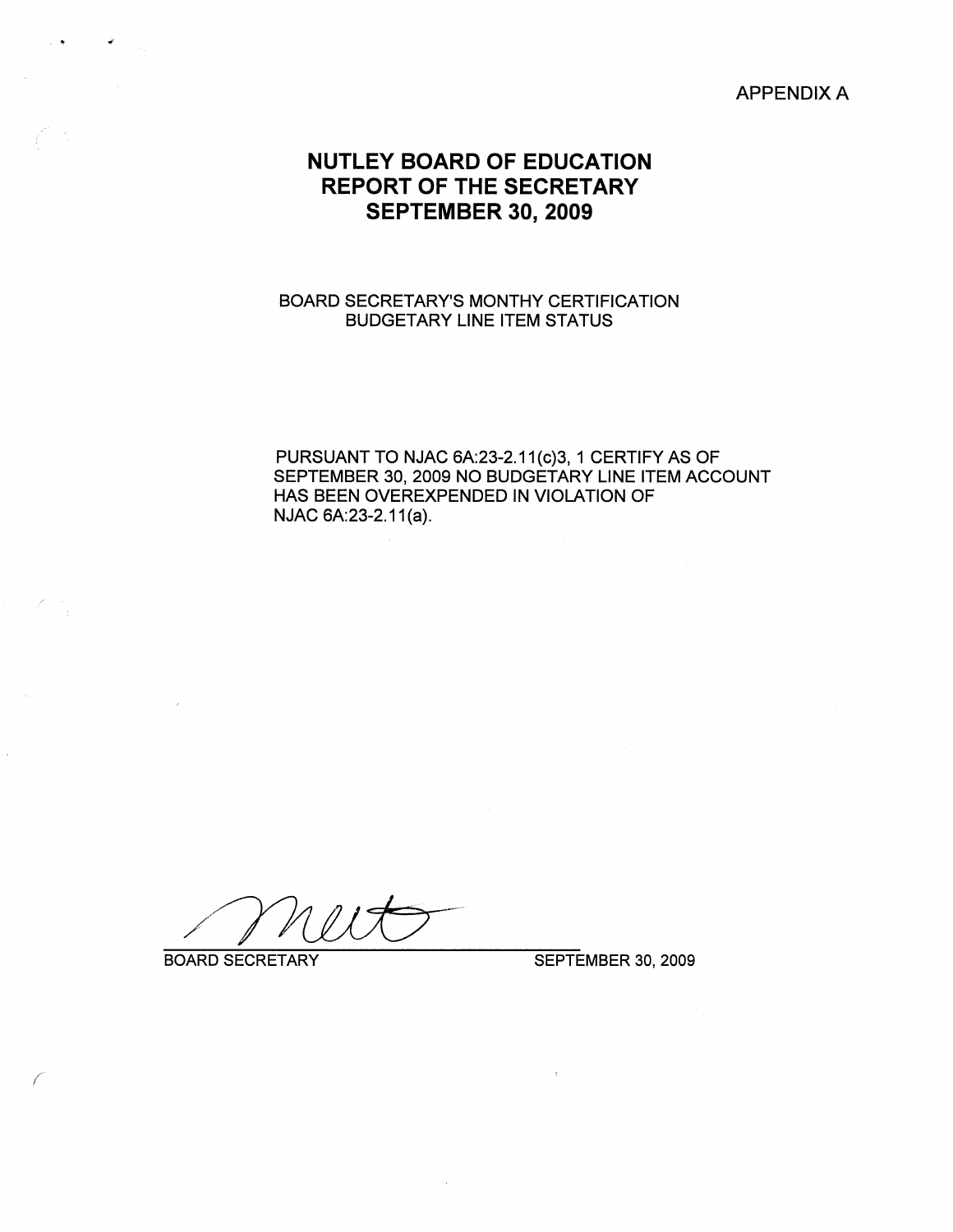$\sqrt{\frac{1}{2}}$  ,  $\frac{1}{2}$ 

Starting date 7/1/2009 Ending date 9/30/2009 Fund: 10 GENERAL CURRENT EXPENSE

 $\bar{I}$ 

|             | <b>Assets and Resources</b>                        |                   |                   |
|-------------|----------------------------------------------------|-------------------|-------------------|
|             | Assets:                                            |                   |                   |
| 101         | Cash in bank                                       |                   | \$878,234.41      |
| $102 - 106$ | Cash Equivalents                                   |                   | \$4,300.00        |
| 111         | Investments                                        |                   | \$0.00            |
| 116         | Capital Reserve Account                            |                   | \$126,325.59      |
| 117         | Maintenance Reserve Account                        |                   | \$0.00            |
| 118         | <b>Emergency Reserve Account</b>                   |                   | \$0.00            |
| 121         | Tax levy Receivable                                |                   | \$0.00            |
|             | Accounts Receivable:                               |                   |                   |
| 132         | Interfund                                          | \$1,244,438.79    |                   |
| 141         | Intergovernmental - State                          | \$697,355.00      |                   |
| 142         | Intergovernmental - Federal                        | \$0.00            |                   |
| 143         | Intergovernmental - Other                          | \$37,820.20       |                   |
| 153, 154    | Other (net of estimated uncollectable of \$        | \$31,061.81       | \$2,010,675.80    |
|             | Loans Receivable:                                  |                   |                   |
| 131         | Interfund                                          | \$0.00            |                   |
| 151, 152    | Other (Net of estimated uncollectable of \$        | \$0.00            | \$0.00            |
|             | <b>Other Current Assets</b>                        |                   | \$0.00            |
|             | <b>Resources:</b>                                  |                   |                   |
| 301         | <b>Estimated revenues</b>                          | \$0.00            |                   |
| 302         | Less revenues                                      | (\$10,913,100.64) | (\$10,913,100.64) |
|             | <b>Total assets and resources</b>                  |                   | ( \$7,893,564.84) |
|             |                                                    |                   |                   |
|             | <b>Liabilities and Fund Equity</b><br>Liabilities: |                   |                   |
|             |                                                    |                   |                   |
| 411         | Intergovernmental accounts payable - state         |                   | \$0.00            |
| 421         | Accounts payable                                   |                   | (\$75.99)         |
| 431         | Contracts payable                                  |                   | \$0.00            |
| 451         | Loans payable                                      |                   | \$0.00            |
| 481         | Deferred revenues                                  |                   | \$0.00            |
|             | Other current liabilities                          |                   | \$2,002,523.94    |
|             | <b>Total liabilities</b>                           |                   | \$2,002,447.95    |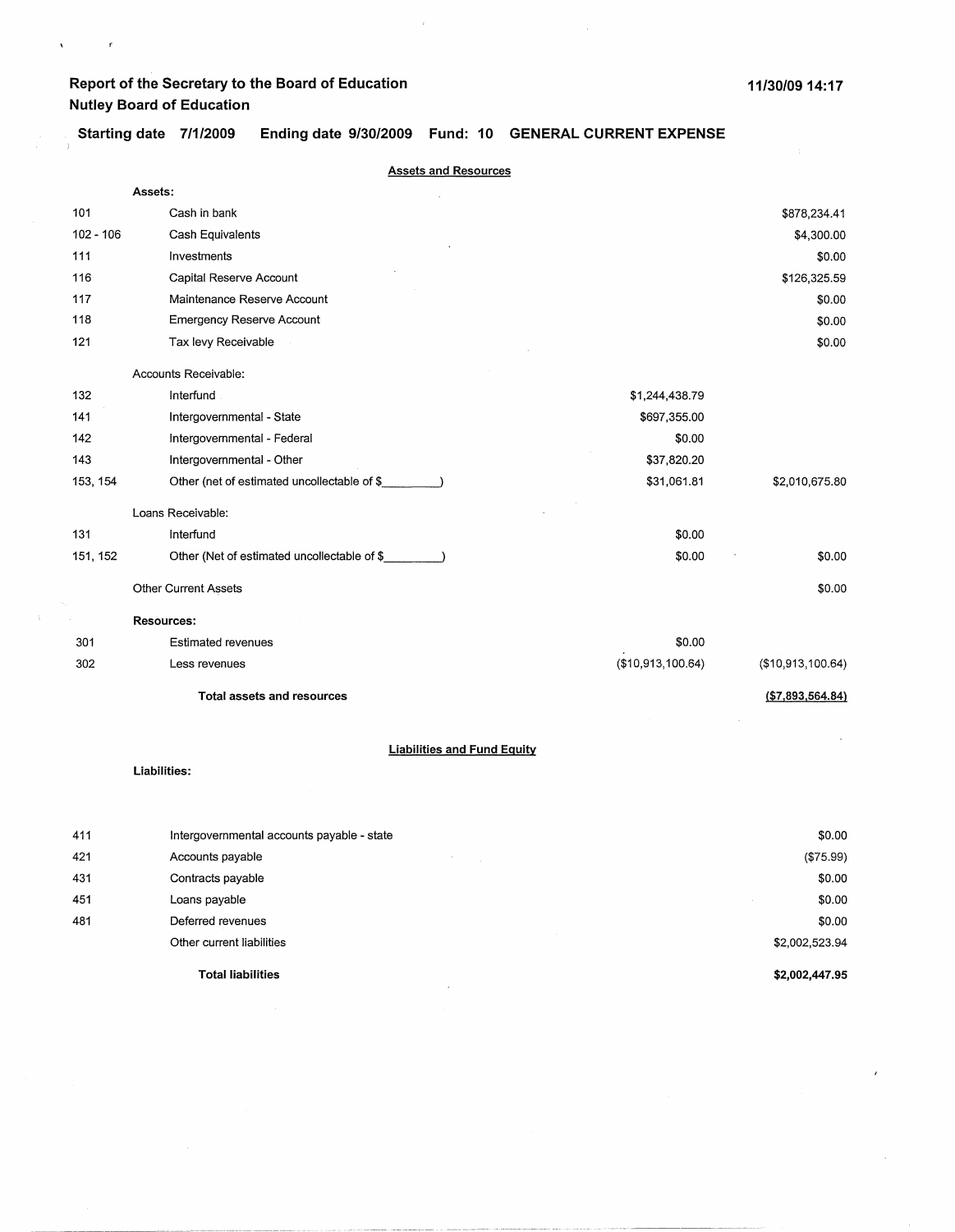#### **Starting date 7/1/2009 Ending date 9/30/2009 Fund: 10 GENERAL CURRENT EXPENSE**

#### **Fund Balance:**

|             | Appropriated:                                   |                   |                   |                        |                   |
|-------------|-------------------------------------------------|-------------------|-------------------|------------------------|-------------------|
| 753,754     | Reserve for encumbrances                        |                   |                   | \$40,209,963.70        |                   |
| 761         | Capital reserve account - July                  |                   | \$122,876.64      |                        |                   |
| 604         | Add: Increase in capital reserve                |                   | \$0.00            |                        |                   |
| 307         | Less: Bud. w/d cap. reserve eligible costs      |                   | \$0.00            |                        |                   |
| 309         | Less: Bud. w/d cap. reserve excess costs        |                   | \$0.00            | \$122,876.64           |                   |
| 764         | Maintenance reserve account - July              |                   | \$0.00            |                        |                   |
| 606         | Add: Increase in maintenance reserve            |                   | \$0.00            |                        |                   |
| 310         | Less: Bud. w/d from maintenance reserve         |                   | \$0.00            | \$0.00                 |                   |
| 768         | Waiver offset reserve - July 1, 2_              |                   | \$0.00            |                        |                   |
| 609         | Add: Increase in waiver offset reserve          |                   | \$0.00            |                        |                   |
| 314         | Less: Bud. w/d from waiver offset reserve       |                   | \$0.00            | \$0.00                 |                   |
| 762         | Adult education programs                        |                   |                   | \$0.00                 |                   |
| 751,752,76x | Other reserves                                  |                   |                   | \$0.00                 |                   |
| 601         | Appropriations                                  |                   | \$53,993,429.12   |                        |                   |
| 602         | Less: Expenditures                              | (\$9,115,456.78)  |                   |                        |                   |
|             | Less: Encumbrances                              | (\$40,589,460.63) | (\$49,704,917.41) | \$4,288,511.71         |                   |
|             | Total appropriated                              |                   |                   | \$44,621,352.05        |                   |
|             | Unappropriated:                                 |                   |                   |                        |                   |
| 770         | Fund balance, July 1                            |                   |                   | $($ \$579,269.53)      |                   |
| 303         | Budgeted fund balance                           |                   |                   | (\$53,938,095.31)      |                   |
|             | Total fund balance                              |                   |                   |                        | (\$9,896,012.79)  |
|             | Total liabilities and fund equity               |                   |                   |                        | ( \$7,893,564.84) |
|             | <b>Recapitulation of Budgeted Fund Balance:</b> |                   |                   |                        |                   |
|             |                                                 |                   | <b>Budgeted</b>   | <u>Actual</u>          | <u>Variance</u>   |
|             | Appropriations                                  |                   | \$53,993,429.12   | \$49,704,917.41        | \$4,288,511.71    |
|             | Revenues                                        |                   | \$0.00            | (\$10,913,100.64)      | \$10,913,100.64   |
|             | Subtotal                                        |                   | \$53,993,429.12   | <u>\$38,791,816.77</u> | \$15,201,612.35   |
|             | Change in capital reserve account:              |                   |                   |                        |                   |
|             | Plus - Increase in reserve                      |                   | \$0.00            | \$3,448.95             | (\$3,448.95)      |
|             | Less - Withdrawal from reserve                  |                   | \$0.00            | \$0.00                 | \$0.00            |
|             | Subtotal                                        |                   | \$53,993,429.12   | \$38,795,265.72        | \$15,198,163.40   |
|             | Change in waiver offset reserve account:        |                   |                   |                        |                   |
|             | Plus - Increase in reserve                      |                   | \$0.00            | \$0.00                 | \$0.00            |
|             | Less - Withdrawal from reserve                  |                   | \$0.00            | \$0.00                 | \$0.00            |
|             | Subtotal                                        |                   | \$53,993,429.12   | \$38,795,265.72        | \$15,198,163.40   |
|             | Less: Adjustment for prior year                 |                   | (\$55,333.81)     | ( \$55, 333.81)        | \$0.00            |
|             | Budgeted fund balance                           |                   | \$53,938,095.31   | <u>\$38,739,931.91</u> | \$15,198,163.40   |

Prepared and submitted by :

 $11/30/09$ 

Board Secretary

Date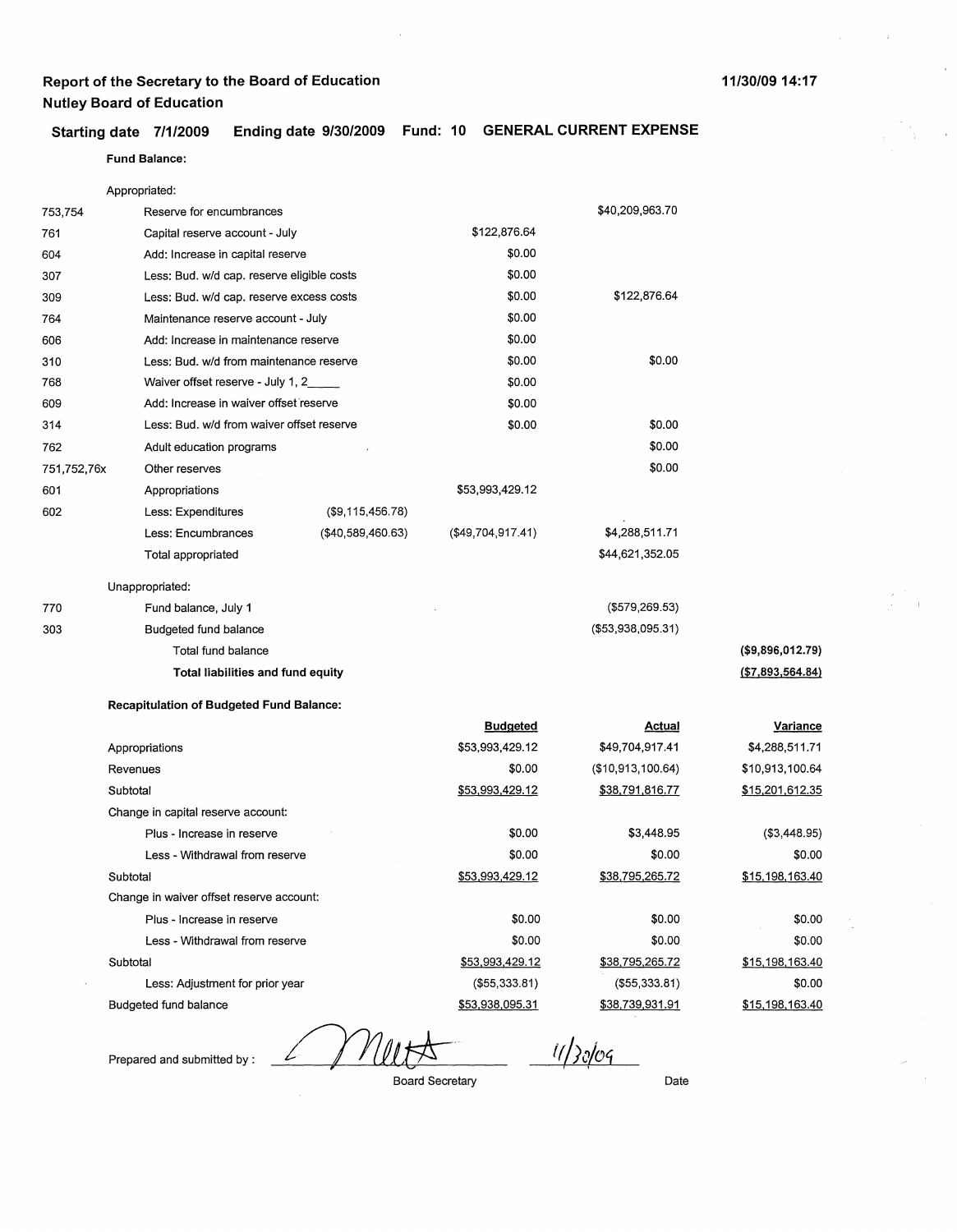$\sqrt{1-\left(1-\frac{1}{2}\right)}$  ,  $\sqrt{1-\left(1-\frac{1}{2}\right)}$ 

 $\mathcal{A}^{\mathcal{A}}$ 

**Starting date 7/1/2009 Ending date 9/30/2009 Fund: 20 SPECIAL REVENUE FUNDS** 

|             | <b>Assets and Resources</b>                                                        |                  |                  |
|-------------|------------------------------------------------------------------------------------|------------------|------------------|
|             | Assets:                                                                            |                  |                  |
| 101         | Cash in bank                                                                       |                  | (\$106,660.48)   |
| $102 - 106$ | Cash Equivalents                                                                   |                  | \$0.00           |
| 111         | Investments                                                                        |                  | \$0.00           |
| 116         | Capital Reserve Account                                                            |                  | \$0.00           |
| 117         | Maintenance Reserve Account                                                        |                  | \$0.00           |
| 118         | <b>Emergency Reserve Account</b>                                                   |                  | \$0.00           |
| 121         | Tax levy Receivable                                                                |                  | \$0.00           |
|             | Accounts Receivable:                                                               |                  |                  |
| 132         | Interfund                                                                          | \$0.00           |                  |
| 141         | Intergovernmental - State                                                          | \$73,271.00      |                  |
| 142         | Intergovernmental - Federal                                                        | \$25,534.00      |                  |
| 143         | Intergovernmental - Other                                                          | \$0.00           |                  |
| 153, 154    | Other (net of estimated uncollectable of \$_<br>$\sim$ $\sim$ $\sim$ $\sim$ $\sim$ | \$0.00           | \$98,805.00      |
|             | Loans Receivable:                                                                  |                  |                  |
| 131         | Interfund                                                                          | \$0.00           |                  |
| 151, 152    | Other (Net of estimated uncollectable of \$                                        | \$0.00           | \$0.00           |
|             | <b>Other Current Assets</b>                                                        |                  | \$0.00           |
|             | <b>Resources:</b>                                                                  |                  |                  |
| 301         | <b>Estimated revenues</b>                                                          | \$0.00           |                  |
| 302         | Less revenues                                                                      | ( \$211, 809.50) | (\$211,809.50)   |
|             | <b>Total assets and resources</b>                                                  |                  | ( \$219, 664.98) |
|             |                                                                                    |                  |                  |
|             | <b>Liabilities and Fund Equity</b>                                                 |                  |                  |
|             | Liabilities:                                                                       |                  |                  |
| 101         | Cash in bank                                                                       |                  | (\$106,660.48)   |
| 411         | Intergovernmental accounts payable - state                                         |                  | \$3,604.17       |
| 421         | Accounts payable                                                                   |                  | \$0.00           |
| 431         | Contracts payable                                                                  |                  | \$0.00           |
| 451         | Loans payable                                                                      |                  | \$0.00           |
| 481         | Deferred revenues                                                                  |                  | \$362,303.55     |
|             | Other current liabilities                                                          |                  | \$415.84         |
|             | <b>Total liabilities</b>                                                           |                  | \$366,323.56     |

 $\label{eq:1} \begin{array}{c} \frac{1}{2} \left( \begin{array}{cc} 1 & 0 \\ 0 & 1 \end{array} \right) & \text{if} \quad \mathcal{N} \in \mathbb{R}^3, \\ \frac{1}{2} \left( \begin{array}{cc} 1 & 0 \\ 0 & 1 \end{array} \right) & \text{if} \quad \mathcal{N} \in \mathbb{R}^3, \end{array}$ 

 $\mathcal{F}(\mathbf{x})$  , where  $\mathcal{F}(\mathbf{x})$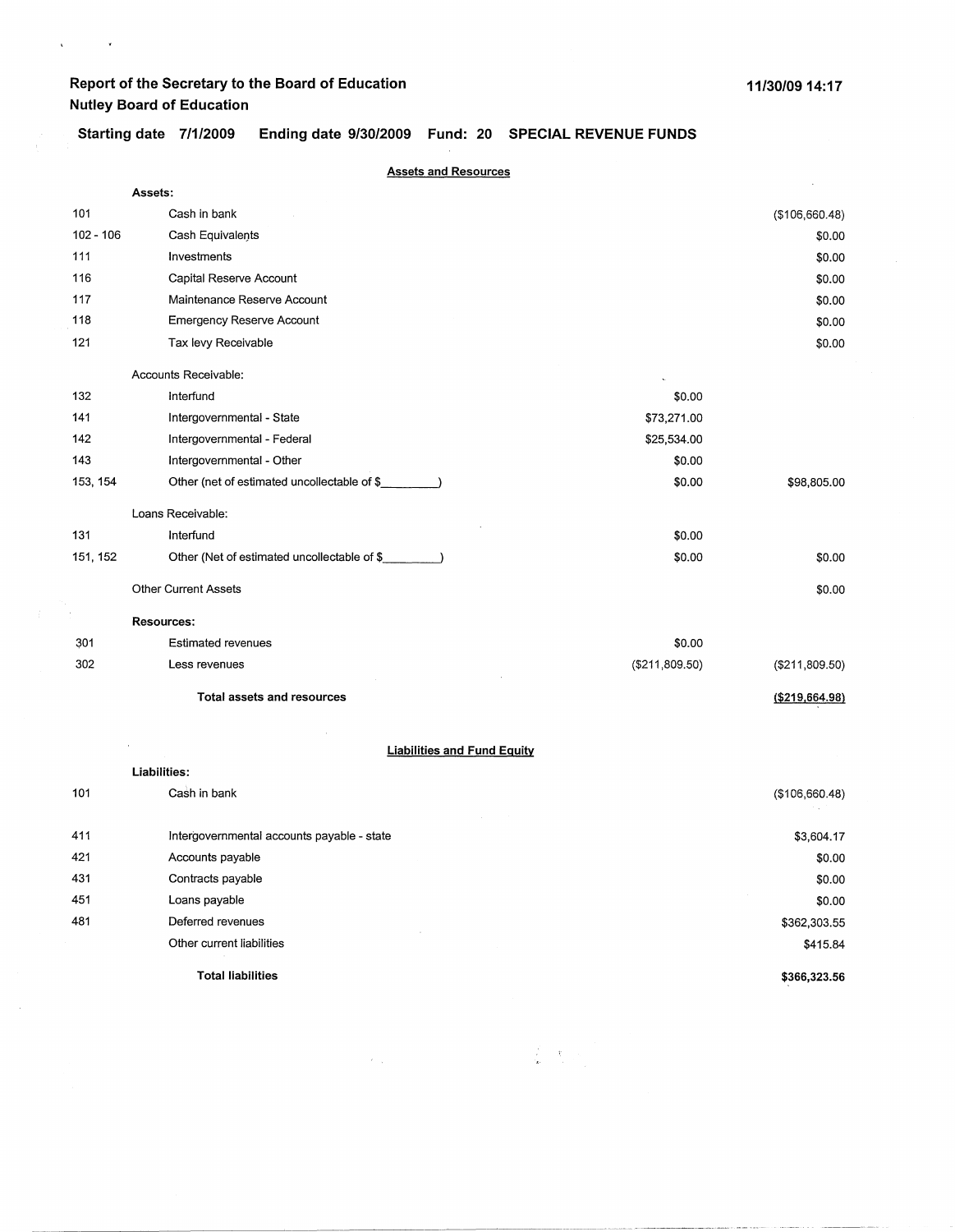#### **Starting date 7/1/2009 Ending date 9/30/2009 Fund: 20 SPECIAL REVENUE FUNDS**

#### **Fund Balance:**

|             | Appropriated:                                   |                |                 |                  |                  |
|-------------|-------------------------------------------------|----------------|-----------------|------------------|------------------|
| 753,754     | Reserve for encumbrances                        |                |                 | \$121,070.36     |                  |
| 761         | Capital reserve account - July                  |                | \$0.00          |                  |                  |
| 604         | Add: Increase in capital reserve                |                | \$0.00          |                  |                  |
| 307         | Less: Bud. w/d cap. reserve eligible costs      |                | \$0.00          |                  |                  |
| 309         | Less: Bud. w/d cap. reserve excess costs        |                | \$0.00          | \$0.00           |                  |
| 764         | Maintenance reserve account - July              |                | \$0.00          |                  |                  |
| 606         | Add: Increase in maintenance reserve            |                | \$0.00          |                  |                  |
| 310         | Less: Bud. w/d from maintenance reserve         |                | \$0.00          | \$0.00           |                  |
| 768         | Waiver offset reserve - July 1, 2               |                | \$0.00          |                  |                  |
| 609         | Add: Increase in waiver offset reserve          |                | \$0.00          |                  |                  |
| 314         | Less: Bud. w/d from waiver offset reserve       |                | \$0.00          | \$0.00           |                  |
| 762         | Adult education programs                        |                |                 | \$0.00           |                  |
| 751,752,76x | Other reserves                                  |                |                 | \$0.00           |                  |
| 601         | Appropriations                                  |                | \$1,642,584.99  |                  |                  |
| 602         | Less: Expenditures                              | (\$79,148.24)  |                 |                  |                  |
|             | Less: Encumbrances                              | (\$121,070.36) | (\$200, 218.60) | \$1,442,366.39   |                  |
|             | Total appropriated                              |                |                 | \$1,563,436.75   |                  |
|             |                                                 |                |                 |                  |                  |
|             | Unappropriated:                                 |                |                 |                  |                  |
| 770         | Fund balance, July 1                            |                |                 | ( \$506, 840.30) |                  |
| 303         | Budgeted fund balance                           |                |                 | (\$1,642,584.99) |                  |
|             | Total fund balance                              |                |                 |                  | (\$585,988.54)   |
|             | Total liabilities and fund equity               |                |                 |                  | ( \$219, 664.98) |
|             | <b>Recapitulation of Budgeted Fund Balance:</b> |                |                 |                  |                  |
|             |                                                 |                | <b>Budgeted</b> | <u>Actual</u>    | <u>Variance</u>  |
|             | Appropriations                                  |                | \$1,642,584.99  | \$200,218.60     | \$1,442,366.39   |
|             | Revenues                                        |                | \$0.00          | (\$211,809.50)   | \$211,809.50     |
|             | Subtotal                                        |                | \$1,642,584.99  | $($ \$11,590.90) | \$1,654,175.89   |
|             | Change in capital reserve account:              |                |                 |                  |                  |
|             | Plus - Increase in reserve                      |                | \$0.00          | \$0.00           | \$0.00           |
|             | Less - Withdrawal from reserve                  |                | \$0.00          | \$0.00           | \$0.00           |
|             | Subtotal                                        |                | \$1,642,584.99  | ( \$11,590.90)   | \$1,654,175.89   |
|             | Change in waiver offset reserve account:        |                |                 |                  |                  |
|             | Plus - Increase in reserve                      |                | \$0.00          | \$0.00           | \$0.00           |
|             | Less - Withdrawal from reserve                  |                | \$0.00          | \$0.00           | \$0.00           |
|             | Subtotal                                        |                | \$1,642,584.99  | (\$11,590.90)    | \$1,654,175.89   |
|             | Less: Adjustment for prior year                 |                | \$0.00          | \$0.00           | \$0.00           |
|             | <b>Budgeted fund balance</b>                    |                | \$1,642,584.99  | (\$11,590.90)    | \$1,654,175.89   |

Prepared and submitted by :

 $\mathcal{U}$ 

*ttbo/01* 

Board Secretary

Date

 $\hat{\mathbf{r}}$ 

j

**(\$585,988.54)**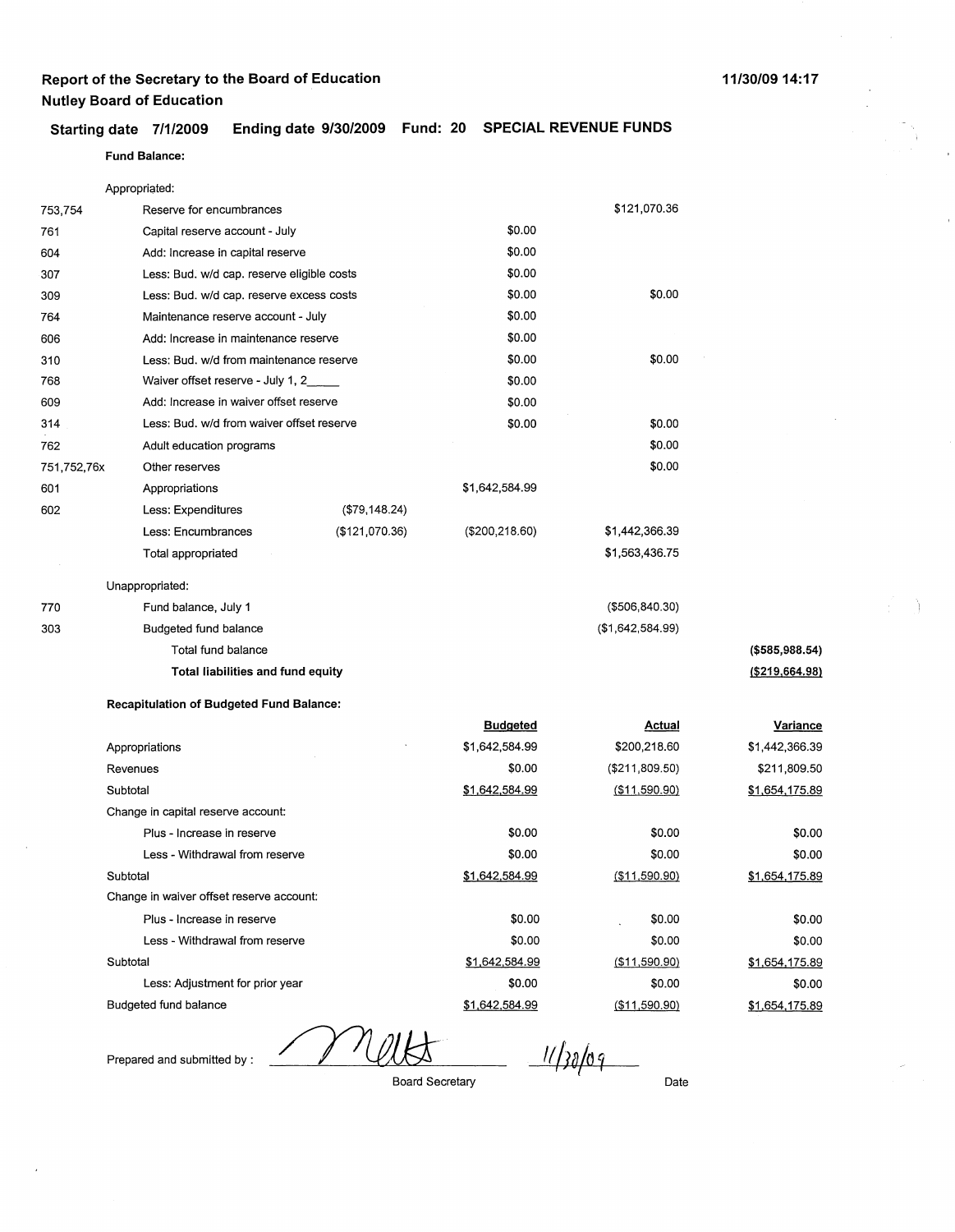$\hat{\mathbf{r}}$ 

 $\ddot{\phantom{1}}$ 

Starting date 7/1/2009 **Ending date 9/30/2009 Fund: 30** . **CAPITAL PROJECTS FUNDS** 

|             | <b>Assets and Resources</b>                  |                |                 |
|-------------|----------------------------------------------|----------------|-----------------|
|             | Assets:                                      |                |                 |
| 101         | Cash in bank                                 |                | \$21,324,124.02 |
| $102 - 106$ | Cash Equivalents                             |                | \$0.00          |
| 111         | Investments                                  |                | \$0.00          |
| 116         | Capital Reserve Account                      |                | \$0.00          |
| 117         | Maintenance Reserve Account                  |                | \$0.00          |
| 118         | <b>Emergency Reserve Account</b>             |                | \$0.00          |
| 121         | Tax levy Receivable                          |                | \$0.00          |
|             | Accounts Receivable:                         |                |                 |
| 132         | Interfund                                    | \$822,631.38   |                 |
| 141         | Intergovernmental - State                    | \$1,885,104.04 |                 |
| 142         | Intergovernmental - Federal                  | \$0.00         |                 |
| 143         | Intergovernmental - Other                    | \$40,000.00    |                 |
| 153, 154    | Other (net of estimated uncollectable of \$  | \$0.00         | \$2,747,735.42  |
|             | Loans Receivable:                            |                |                 |
| 131         | Interfund                                    | \$0.00         |                 |
| 151, 152    | Other (Net of estimated uncollectable of \$_ | \$0.00         | \$0.00          |
|             | <b>Other Current Assets</b>                  |                | \$0.00          |
|             | <b>Resources:</b>                            |                |                 |
| 301         | <b>Estimated revenues</b>                    | \$0.00         |                 |
| 302         | Less revenues                                | (\$3,075.75)   | (\$3,075.75)    |
|             | <b>Total assets and resources</b>            |                | \$24,068,783.69 |
|             |                                              |                |                 |
|             | <b>Liabilities and Fund Equity</b>           |                |                 |
|             | Liabilities:                                 |                |                 |
|             |                                              |                |                 |
| 411         | Intergovernmental accounts payable - state   |                | \$0.00          |
| 421         | Accounts payable                             |                | \$120,221.50    |
| 431         | Contracts payable                            |                | \$0.00          |
| 451         | Loans payable                                |                | \$0.00          |
| 481         | Deferred revenues                            |                | \$567,532.00    |
|             | Other current liabilities                    |                | \$1,263,718.82  |
|             | <b>Total liabilities</b>                     |                | \$1,951,472.32  |

----- ------------ ------------------------------

 $\hat{\mathcal{L}}$ 

 $\mathcal{S}=\frac{1}{2}$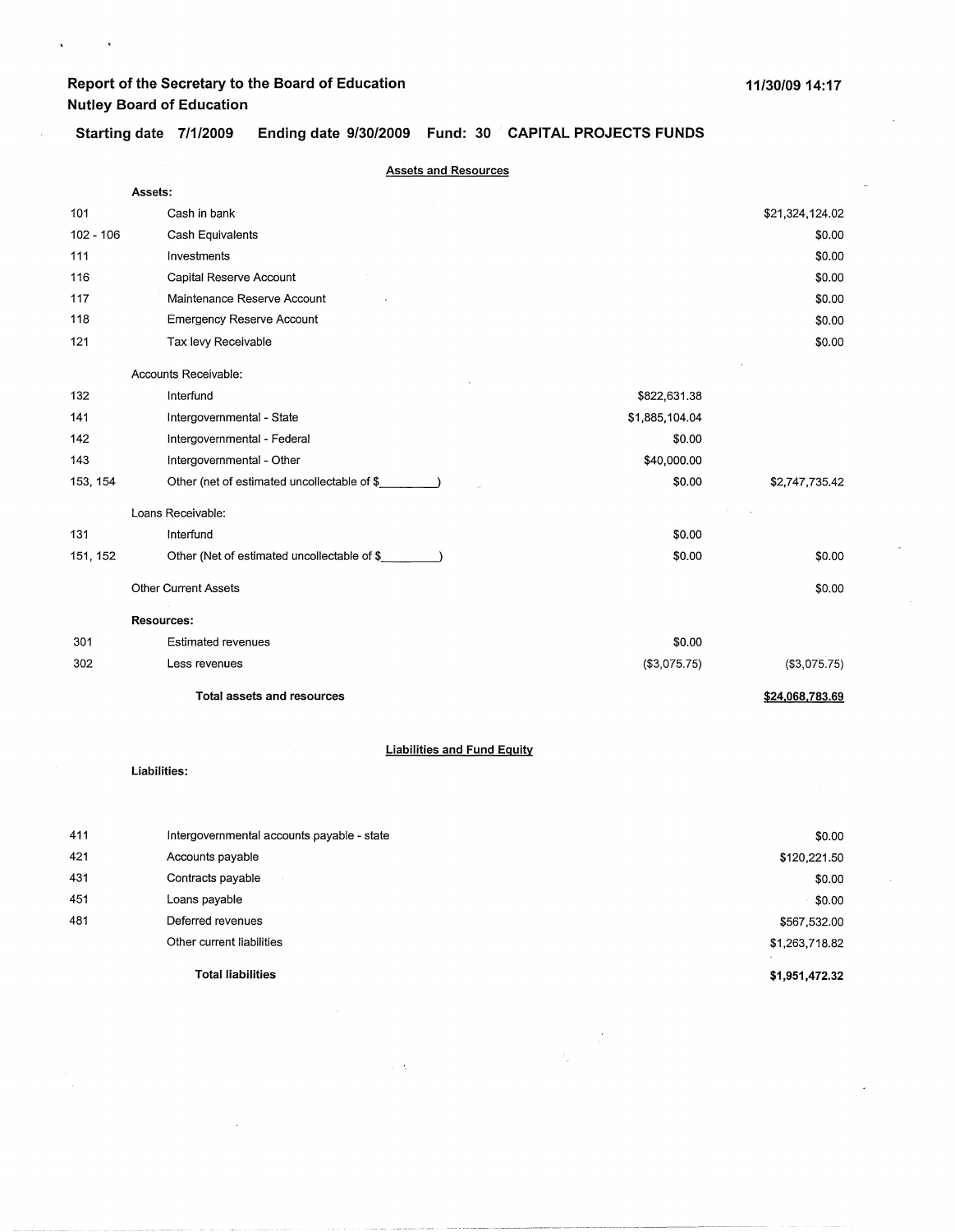#### **11/30/09 14:17**

**Starting date 7/1/2009 Ending date 9/30/2009 Fund: 30 CAPITAL PROJECTS FUNDS Fund Balance:** 

|             | Appropriated:                                   |                   |                   |                        |                   |
|-------------|-------------------------------------------------|-------------------|-------------------|------------------------|-------------------|
| 753,754     | Reserve for encumbrances                        |                   |                   | \$11,064,323.30        |                   |
| 761         | Capital reserve account - July                  |                   | \$0.00            |                        |                   |
| 604         | Add: Increase in capital reserve                |                   | \$0.00            |                        |                   |
| 307         | Less: Bud. w/d cap. reserve eligible costs      |                   | \$0.00            |                        |                   |
| 309         | Less: Bud. w/d cap. reserve excess costs        |                   | \$0.00            | \$0.00                 |                   |
| 764         | Maintenance reserve account - July              |                   | \$0.00            |                        |                   |
| 606         | Add: Increase in maintenance reserve            |                   | \$0.00            |                        |                   |
| 310         | Less: Bud. w/d from maintenance reserve         |                   | \$0.00            | \$0.00                 |                   |
| 768         | Waiver offset reserve - July 1, 2               |                   | \$0.00            |                        |                   |
| 609         | Add: Increase in waiver offset reserve          |                   | \$0.00            |                        |                   |
| 314         | Less: Bud. w/d from waiver offset reserve       |                   | \$0.00            | \$0.00                 |                   |
| 762         | Adult education programs                        |                   |                   | \$0.00                 |                   |
| 751,752,76x | Other reserves                                  |                   |                   | \$0.00                 |                   |
| 601         | Appropriations                                  |                   | \$14,213,613.07   |                        |                   |
| 602         | Less: Expenditures                              | (\$3,738,752.61)  |                   |                        |                   |
|             | Less: Encumbrances                              | (\$10,940,397.63) | (\$14,679,150.24) | (\$465,537.17)         |                   |
|             | Total appropriated                              |                   |                   | \$10,598,786.13        |                   |
|             | Unappropriated:                                 |                   |                   |                        |                   |
| 770         | Fund balance, July 1                            |                   |                   | \$11,518,525.24        |                   |
| 303         | <b>Budgeted fund balance</b>                    |                   |                   | \$0.00                 |                   |
|             | Total fund balance                              |                   |                   |                        | \$22,117,311.37   |
|             | Total liabilities and fund equity               |                   |                   |                        | \$24,068,783.69   |
|             | <b>Recapitulation of Budgeted Fund Balance:</b> |                   |                   |                        |                   |
|             |                                                 |                   | <b>Budgeted</b>   | <b>Actual</b>          | Variance          |
|             | Appropriations                                  |                   | \$14,213,613.07   | \$14,679,150.24        | (\$465,537.17)    |
|             | Revenues                                        |                   | \$0.00            | (\$3,075.75)           | \$3,075.75        |
|             | Subtotal                                        |                   | \$14,213,613.07   | \$14,676,074.49        | $($ \$462,461.42) |
|             | Change in capital reserve account:              |                   |                   |                        |                   |
|             | Plus - Increase in reserve                      |                   | \$0.00            | \$0.00                 | \$0.00            |
|             | Less - Withdrawal from reserve                  |                   | \$0.00            | \$0.00                 | \$0.00            |
|             | Subtotal                                        |                   | \$14,213,613.07   | \$14,676,074.49        | ( \$462, 461.42)  |
|             | Change in waiver offset reserve account:        |                   |                   |                        |                   |
|             | Plus - Increase in reserve                      |                   | \$0.00            | \$0.00                 | \$0.00            |
|             | Less - Withdrawal from reserve                  |                   | \$0.00            | \$0.00                 | \$0.00            |
|             | Subtotal                                        |                   | \$14,213,613.07   | <u>\$14,676,074.49</u> | $($ \$462,461.42) |

(\$462.461.42) \$0.00 (\$462,461.42)

Less: Adjustment for prior year

Budgeted fund balance

Prepared and submitted by :

 $11/30/09$ 

Date

(\$14,213,613.07) \$462.461.42

Board Secretary

(\$14,213,613.07)

\$0.00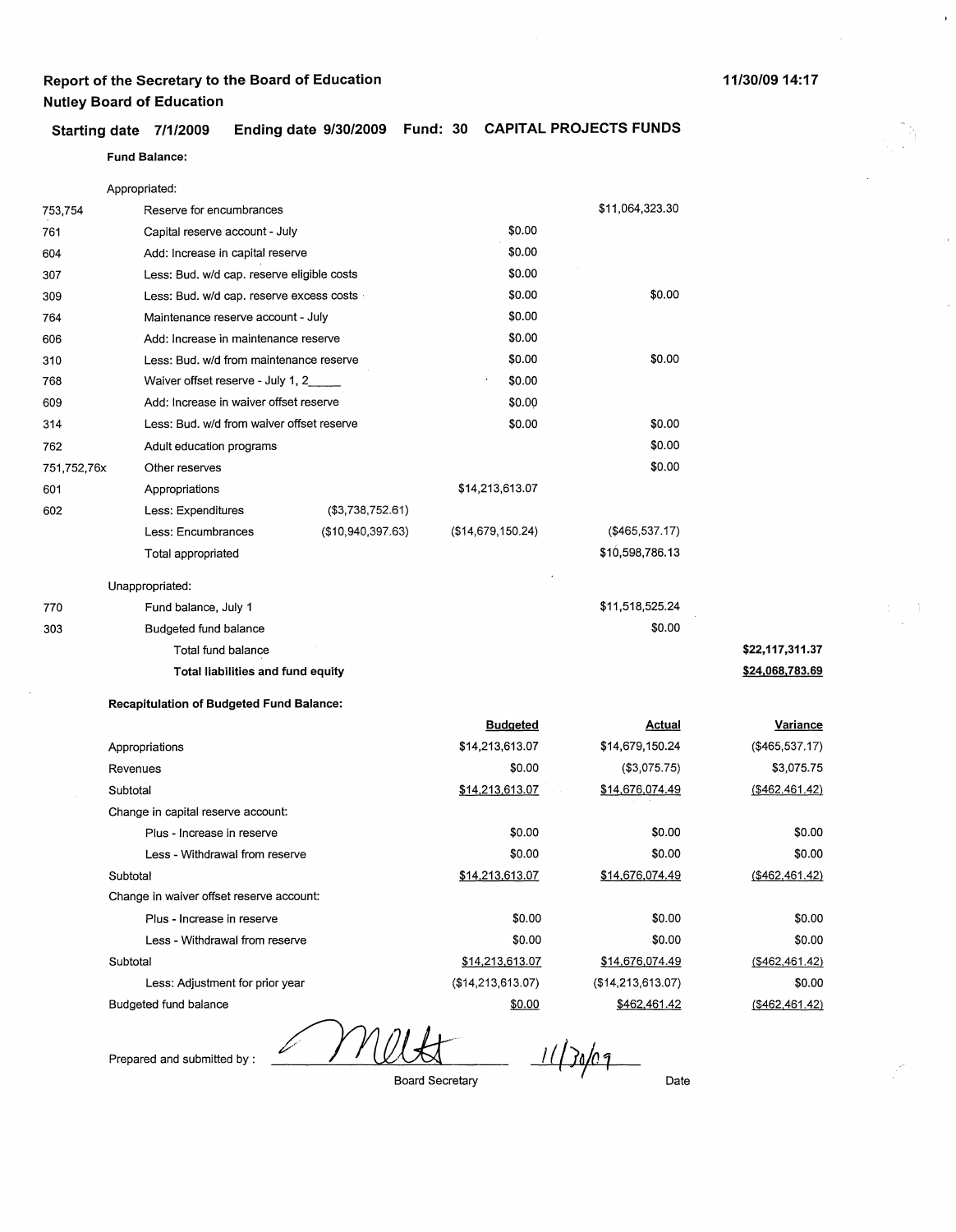$\mathbf{z}^{(i)}$  and  $\mathbf{z}^{(i)}$  .

 $\bar{\gamma}$ 

# Starting date 7/1/2009 Ending date 9/30/2009 Fund: 40<sup>'</sup> DEBT SERVICE FUNDS

|             | <b>Assets and Resources</b>                 |                                    |                   |
|-------------|---------------------------------------------|------------------------------------|-------------------|
|             | Assets:                                     |                                    |                   |
| 101         | Cash in bank                                |                                    | \$1,253,972.00    |
| $102 - 106$ | Cash Equivalents                            |                                    | \$0.00            |
| 111         | Investments                                 |                                    | \$0.00            |
| 116         | Capital Reserve Account                     |                                    | \$0.00            |
| 117         | Maintenance Reserve Account                 |                                    | \$0.00            |
| 118         | <b>Emergency Reserve Account</b>            |                                    | \$0.00            |
| 121         | Tax levy Receivable                         |                                    | \$0.00            |
|             | Accounts Receivable:                        |                                    |                   |
| 132         | Interfund                                   | \$21,747.60                        |                   |
| 141         | Intergovernmental - State                   | \$0.00                             |                   |
| 142         | Intergovernmental - Federal                 | \$0.00                             |                   |
| 143         | Intergovernmental - Other                   | \$0.00                             |                   |
| 153, 154    | Other (net of estimated uncollectable of \$ | \$0.00                             | \$21,747.60       |
|             | Loans Receivable:                           |                                    |                   |
| 131         | Interfund                                   | \$0.00                             |                   |
| 151, 152    | Other (Net of estimated uncollectable of \$ | \$0.00                             | \$0.00            |
|             | <b>Other Current Assets</b>                 |                                    | \$0.00            |
|             | <b>Resources:</b>                           |                                    |                   |
| 301         | <b>Estimated revenues</b>                   | \$0.00                             |                   |
| 302         | Less revenues                               | ( \$3,299,246.00)                  | (\$3,299,246.00)  |
|             | <b>Total assets and resources</b>           |                                    | ( \$2,023,526.40) |
|             |                                             |                                    |                   |
|             |                                             | <b>Liabilities and Fund Equity</b> |                   |
|             | Liabilities:                                |                                    |                   |
|             |                                             |                                    |                   |
| 411         | Intergovernmental accounts payable - state  |                                    | \$0.00            |
| 421         | Accounts payable                            |                                    | \$0.00            |
| 431         | Contracts payable                           |                                    | \$0.00            |
| 451         | Loans payable                               |                                    | \$0.00            |
| 481         | Deferred revenues                           |                                    | \$0.00            |
|             | Other current liabilities                   |                                    | \$21,746.38       |
|             | <b>Total liabilities</b>                    |                                    | \$21,746.38       |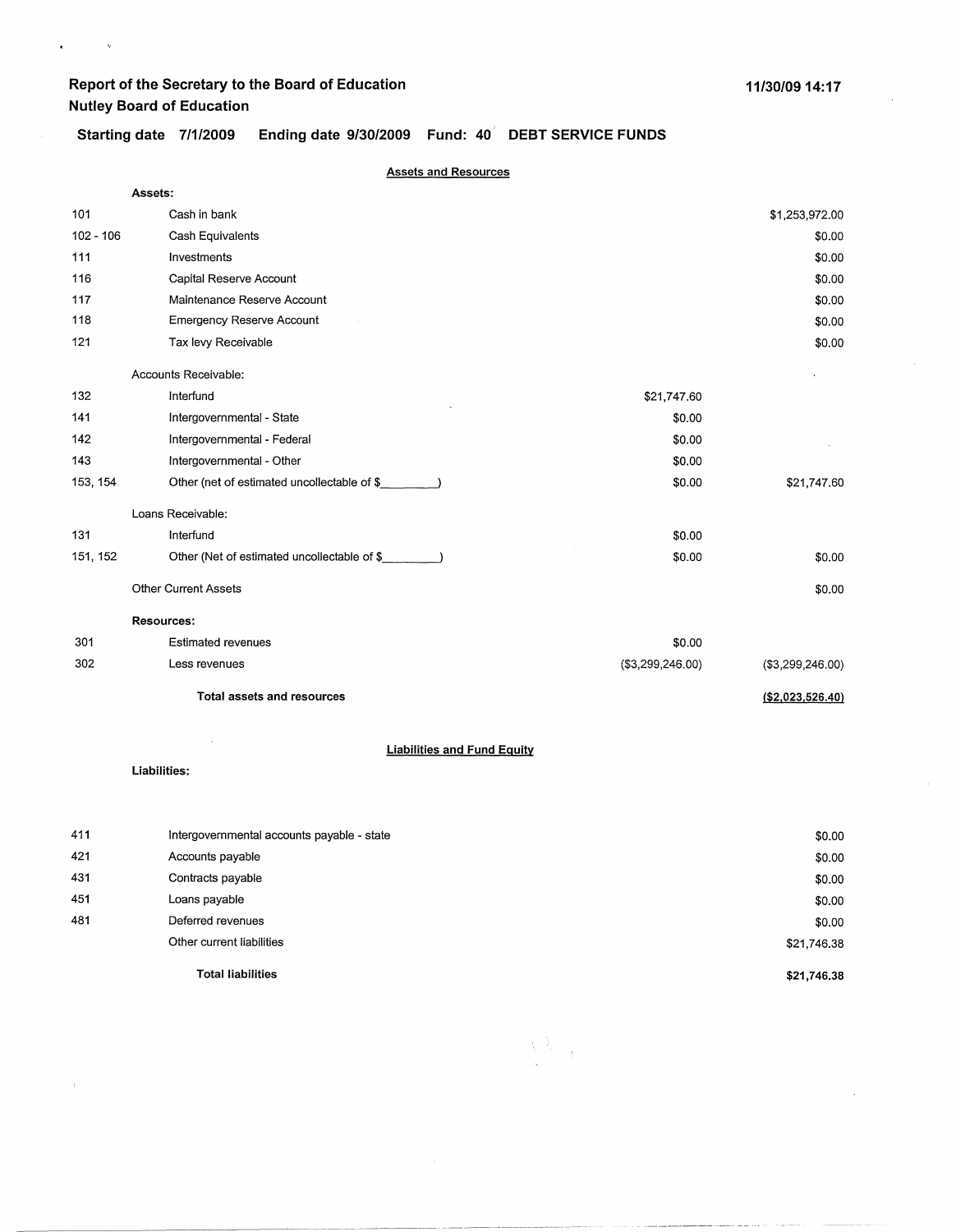### **Starting date 7/1/2009 Ending date 9/30/2009 Fund: 40 DEBT SERVICE FUNDS**

Fund **Balance:** 

|             | Appropriated:                                   |                  |                        |                   |                   |
|-------------|-------------------------------------------------|------------------|------------------------|-------------------|-------------------|
| 753,754     | Reserve for encumbrances                        |                  |                        | \$0.00            |                   |
| 761         | Capital reserve account - July                  |                  | \$0.00                 |                   |                   |
| 604         | Add: Increase in capital reserve                |                  | \$0.00                 |                   |                   |
| 307         | Less: Bud. w/d cap. reserve eligible costs      |                  | \$0.00                 |                   |                   |
| 309         | Less: Bud. w/d cap. reserve excess costs        |                  | \$0.00                 | \$0.00            |                   |
| 764         | Maintenance reserve account - July              |                  | \$0.00                 |                   |                   |
| 606         | Add: Increase in maintenance reserve            |                  | \$0.00                 |                   |                   |
| 310         | Less: Bud. w/d from maintenance reserve         |                  | \$0.00                 | \$0.00            |                   |
| 768         | Waiver offset reserve - July 1, 2               |                  | \$0.00                 |                   |                   |
| 609         | Add: Increase in waiver offset reserve          |                  | \$0.00                 |                   |                   |
| 314         | Less: Bud. w/d from waiver offset reserve       |                  | \$0.00                 | \$0.00            |                   |
| 762         | Adult education programs                        |                  |                        | \$0.00            |                   |
| 751,752,76x | Other reserves                                  |                  |                        | \$0.00            |                   |
| 601         | Appropriations                                  |                  | \$3,741,749.00         |                   |                   |
| 602         | Less: Expenditures                              | (\$2,045,274.25) |                        |                   |                   |
|             | Less: Encumbrances                              | \$0.00           | (\$2,045,274.25)       | \$1,696,474.75    |                   |
|             | Total appropriated                              |                  |                        | \$1,696,474.75    |                   |
|             | Unappropriated:                                 |                  |                        |                   |                   |
| 770         | Fund balance, July 1                            |                  |                        | \$0.97            |                   |
| 303         | Budgeted fund balance                           |                  |                        | (\$3,741,749.00)  |                   |
|             | Total fund balance                              |                  |                        |                   | (\$2,045,273.28)  |
|             | Total liabilities and fund equity               |                  |                        |                   | ( \$2,023,526.90) |
|             | <b>Recapitulation of Budgeted Fund Balance:</b> |                  |                        |                   |                   |
|             |                                                 |                  | <u>Budgeted</u>        | <b>Actual</b>     | <u>Variance</u>   |
|             | Appropriations                                  |                  | \$3,741,749.00         | \$2,045,274.25    | \$1,696,474.75    |
|             | Revenues                                        |                  | \$0.00                 | (\$3,299,246.00)  | \$3,299,246.00    |
|             | Subtotal                                        |                  | \$3,741,749.00         | ( \$1,253,971.75) | \$4,995,720.75    |
|             | Change in capital reserve account:              |                  |                        |                   |                   |
|             | Plus - Increase in reserve                      |                  | \$0.00                 | \$0.00            | \$0.00            |
|             | Less - Withdrawal from reserve                  |                  | \$0.00                 | \$0.00            | \$0.00            |
|             | Subtotal                                        |                  | \$3,741,749.00         | (\$1,253,971.75)  | \$4,995,720.75    |
|             | Change in waiver offset reserve account:        |                  |                        |                   |                   |
|             | Plus - Increase in reserve                      |                  | \$0.00                 | \$0.00            | \$0.00            |
|             | Less - Withdrawal from reserve                  |                  | \$0.00                 | \$0.00            | \$0.00            |
|             | Subtotal                                        |                  | \$3,741,749.00         | ( \$1,253,971.75) | \$4,995,720.75    |
|             | Less: Adjustment for prior year                 |                  | \$0.00                 | \$0.00            | \$0.00            |
|             | Budgeted fund balance                           |                  | \$3,741,749.00         | ( \$1,253,971.75) | \$4,995,720.75    |
|             | Prepared and submitted by:                      |                  | <b>Board Secretary</b> | Date              |                   |
|             |                                                 |                  |                        |                   |                   |

<u>1/20/09</u>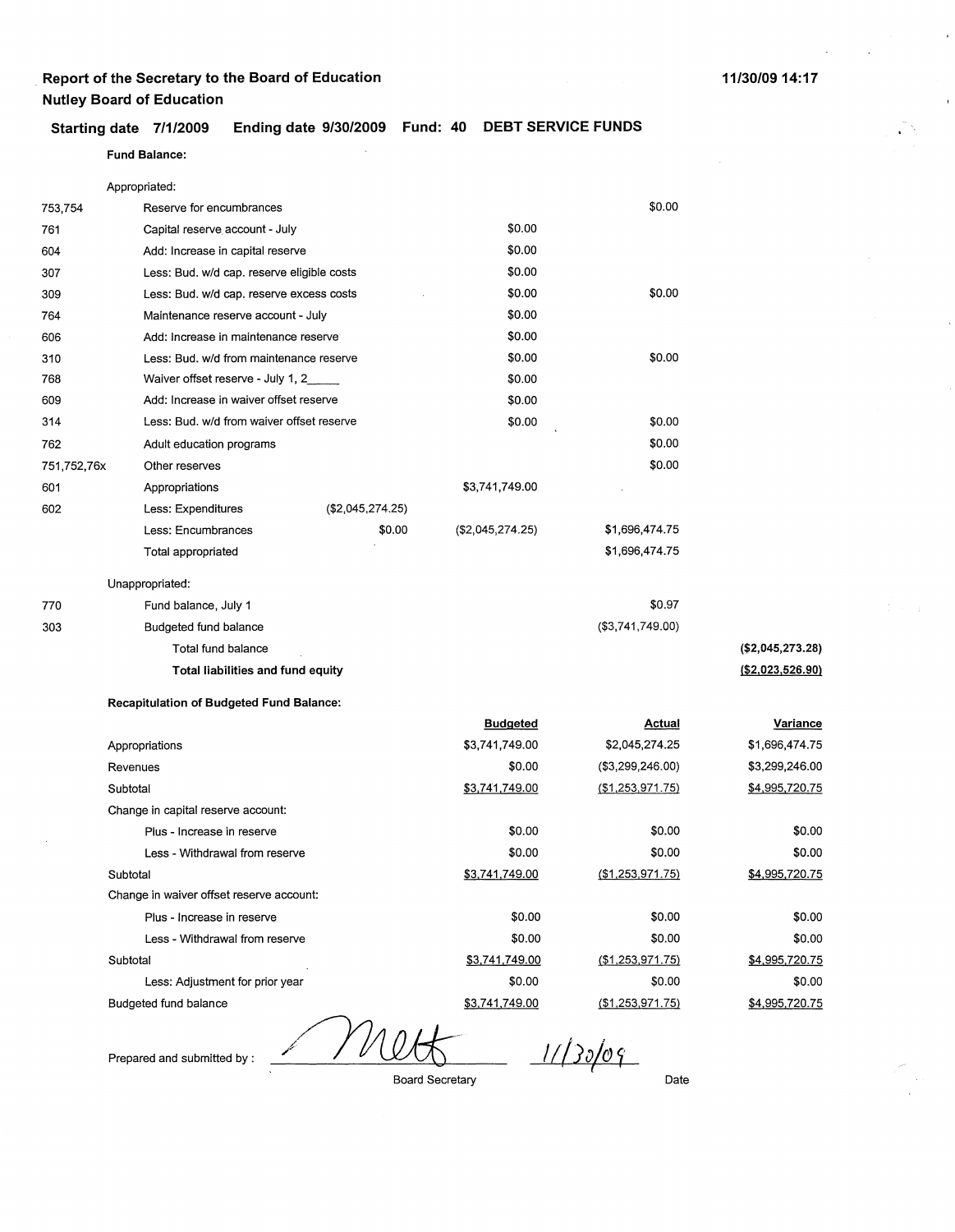$\omega_{\rm{max}}$  and  $\omega_{\rm{max}}$ 

 $\bar{f}$ 

**\$76,343.21** 

### **Starting date 7/1/2009 Ending date 9/30/2009 Fund: 50 ENTERPRISE FUND**

|             | <b>Assets and Resources</b>                 |               |               |
|-------------|---------------------------------------------|---------------|---------------|
|             | Assets:                                     |               |               |
| 101         | Cash in bank                                |               | (\$5,209.47)  |
| $102 - 106$ | Cash Equivalents                            |               | \$592.00      |
| 111         | Investments                                 |               | \$0.00        |
| 116         | Capital Reserve Account                     |               | \$0.00        |
| 117         | Maintenance Reserve Account                 |               | \$0.00        |
| 118         | <b>Emergency Reserve Account</b>            |               | \$0.00        |
| 121         | Tax levy Receivable                         |               | \$0.00        |
|             | Accounts Receivable:                        |               |               |
| 132         | Interfund                                   | \$0.00        |               |
| 141         | Intergovernmental - State                   | \$1,826.52    |               |
| 142         | Intergovernmental - Federal                 | \$23,620.10   |               |
| 143         | Intergovernmental - Other                   | \$0.00        |               |
| 153, 154    | Other (net of estimated uncollectable of \$ | \$26,517.75   | \$51,964.37   |
|             | Loans Receivable:                           |               |               |
| 131         | Interfund                                   | \$0.00        |               |
| 151, 152    | Other (Net of estimated uncollectable of \$ | \$0.00        | \$0.00        |
|             | <b>Other Current Assets</b>                 |               | \$52,705.87   |
|             | <b>Resources:</b>                           |               |               |
| 301         | <b>Estimated revenues</b>                   | \$0.00        |               |
| 302         | Less revenues                               | (\$97,706.42) | (\$97,706.42) |
|             | <b>Total assets and resources</b>           |               | \$2,346.35    |
|             | <b>Liabilities and Fund Equity</b>          |               |               |
|             | Liabilities:                                |               |               |
| 101         | Cash in bank                                |               | (\$5,209.47)  |
| 411         | Intergovernmental accounts payable - state  |               | \$0.00        |
| 421         | Accounts payable                            |               | \$23,182.43   |
| 431         | Contracts payable                           |               | \$0.00        |
| 451         | Loans payable                               |               | \$0.00        |
| 481         | Deferred revenues                           |               | \$1,696.11    |
|             | Other current liabilities                   |               | \$51,464.67   |
|             |                                             |               |               |

**不是** 

**Total liabilities**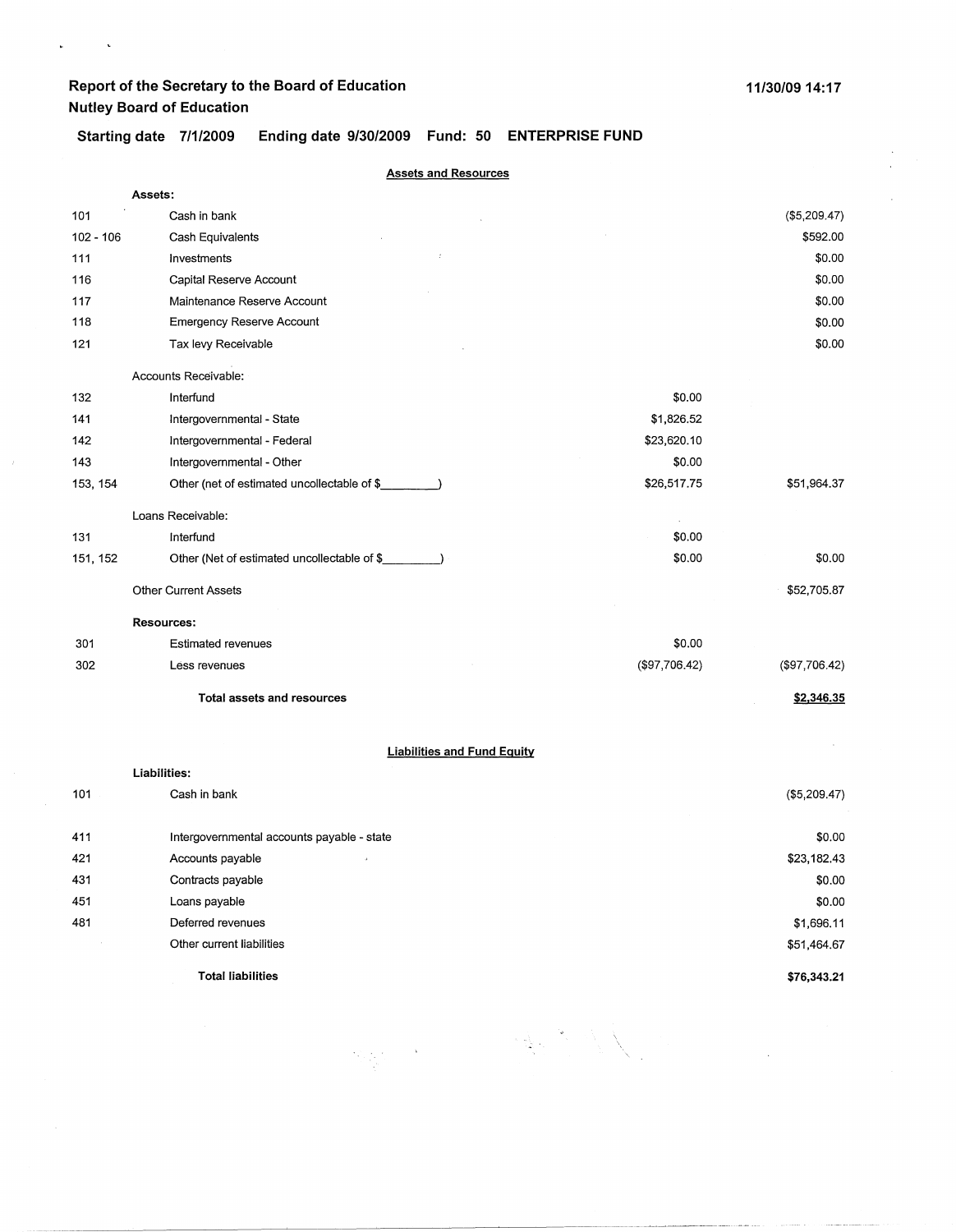#### **Starting date 7/1/2009 Ending date 9/30/2009 Fund: 50 ENTERPRISE FUND**

#### **Fund Balance:**

|             | Appropriated:                                   |                |                  |                  |                 |
|-------------|-------------------------------------------------|----------------|------------------|------------------|-----------------|
| 753,754     | Reserve for encumbrances                        |                |                  | \$651,864.69     |                 |
| 761         | Capital reserve account - July                  |                | \$0.00           |                  |                 |
| 604         | Add: Increase in capital reserve                |                | \$0.00           |                  |                 |
| 307         | Less: Bud. w/d cap. reserve eligible costs      |                | \$0.00           |                  |                 |
| 309         | Less: Bud. w/d cap. reserve excess costs        |                | \$0.00           | \$0.00           |                 |
| 764         | Maintenance reserve account - July              |                | \$0.00           |                  |                 |
| 606         | Add: Increase in maintenance reserve            |                | \$0.00           |                  |                 |
| 310         | Less: Bud. w/d from maintenance reserve         |                | \$0.00           | \$0.00           |                 |
| 768         | Waiver offset reserve - July 1, 2               |                | \$0.00           |                  |                 |
| 609         | Add: Increase in waiver offset reserve          |                | \$0.00           |                  |                 |
| 314         | Less: Bud. w/d from waiver offset reserve       |                | \$0.00           | \$0.00           |                 |
| 762         | Adult education programs                        |                |                  | \$0.00           |                 |
| 751,752,76x | Other reserves                                  |                |                  | \$0.00           |                 |
| 601         | Appropriations                                  |                | \$1,011,362.01   |                  |                 |
| 602         | Less: Expenditures                              | (\$85,477.82)  |                  |                  |                 |
|             | Less: Encumbrances                              | (\$675,047.12) | ( \$760, 524.94) | \$250,837.07     |                 |
|             | Total appropriated                              |                |                  | \$902,701.76     |                 |
|             | Unappropriated:                                 |                |                  |                  |                 |
| 770         | Fund balance, July 1                            |                |                  | \$34,663.39      |                 |
| 303         | Budgeted fund balance                           |                |                  | (\$1,011,362.01) |                 |
|             | Total fund balance                              |                |                  |                  | (\$73,996.86)   |
|             | Total liabilities and fund equity               |                |                  |                  | \$2,346.35      |
|             | <b>Recapitulation of Budgeted Fund Balance:</b> |                |                  |                  |                 |
|             |                                                 |                | <b>Budgeted</b>  | <b>Actual</b>    | <b>Variance</b> |
|             | Appropriations                                  |                | \$1,011,362.01   | \$760,524.94     | \$250,837.07    |
|             | Revenues                                        |                | \$0.00           | (\$97,706.42)    | \$97,706.42     |
|             | Subtotal                                        |                | \$1,011,362.01   | \$662,818.52     | \$348,543.49    |
|             | Change in capital reserve account:              |                |                  |                  |                 |
|             | Plus - Increase in reserve                      |                | \$0.00           | \$0.00           | \$0.00          |
|             | Less - Withdrawal from reserve                  |                | \$0.00           | \$0.00           | \$0.00          |
|             | Subtotal                                        |                | \$1,011,362.01   | \$662,818.52     | \$348,543.49    |
|             | Change in waiver offset reserve account:        |                |                  |                  |                 |
|             | Plus - Increase in reserve                      |                | \$0.00           | \$0.00           | \$0.00          |
|             | Less - Withdrawal from reserve                  |                | \$0.00           | \$0.00           | \$0.00          |
|             | Subtotal                                        |                | \$1,011,362.01   | \$662,818.52     | \$348,543.49    |
|             | Less: Adjustment for prior year                 |                | \$0.00           | \$0.00           | \$0.00          |
|             | Budgeted fund balance                           |                | \$1,011,362.01   | \$662,818.52     | \$348,543.49    |

Prepared and submitted by : <u>////////// // // /// //</u>

Board Secretary **Date**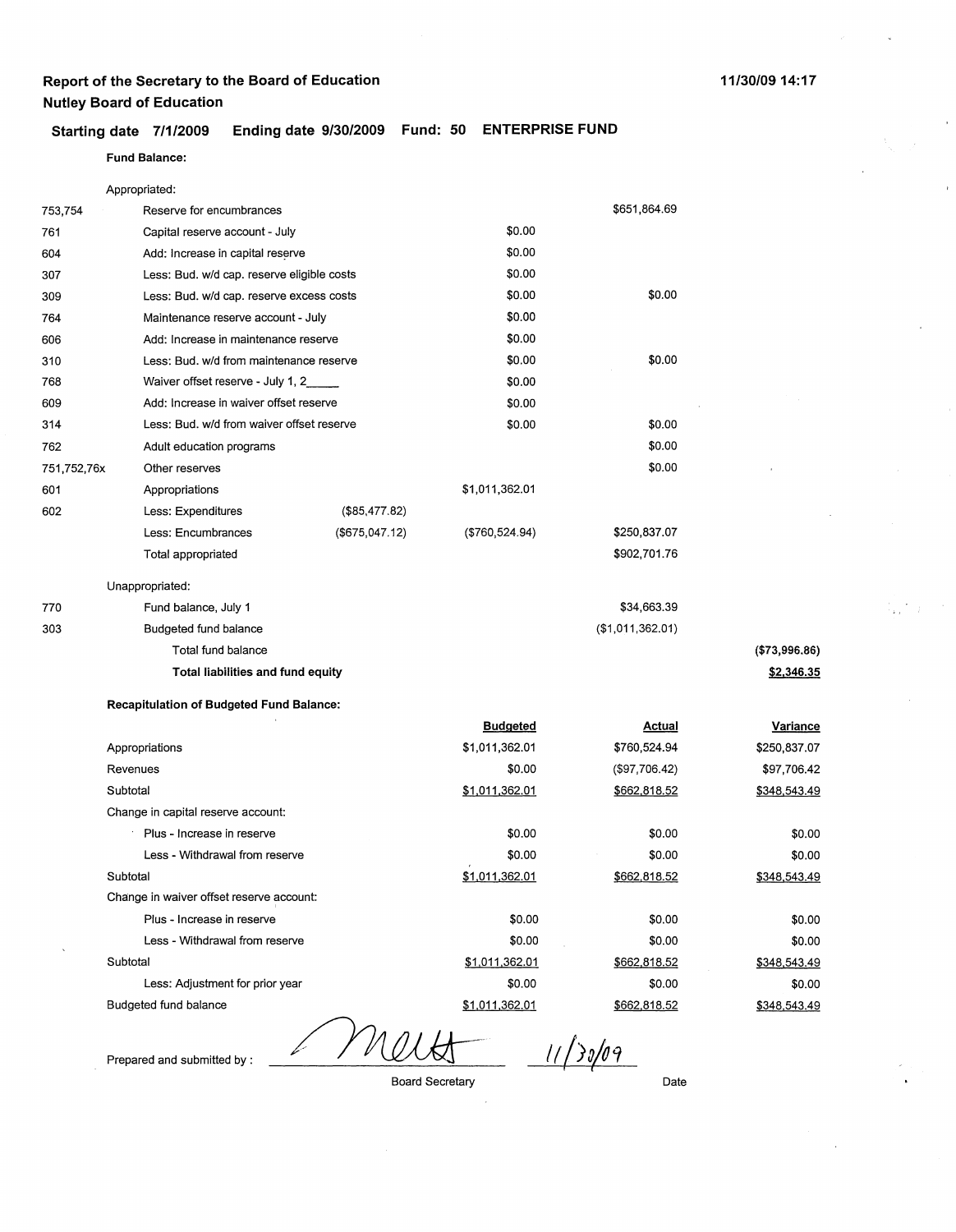$\mathbf{v} = \mathbf{v} \times \mathbf{v}$ 

**Starting date 7/1/2009 Ending date 9/30/2009 Fund: 51 SUMMER CAMP** 

|             | <b>Assets and Resources</b>                 |               |               |
|-------------|---------------------------------------------|---------------|---------------|
|             | Assets:                                     |               |               |
| 101         | Cash in bank                                |               | \$2,436.39    |
| $102 - 106$ | Cash Equivalents                            |               | \$0.00        |
| 111         | Investments                                 |               | \$0.00        |
| 116         | Capital Reserve Account                     |               | \$0.00        |
| 117         | Maintenance Reserve Account                 |               | \$0.00        |
| 118         | <b>Emergency Reserve Account</b>            |               | \$0.00        |
| 121         | Tax levy Receivable                         |               | \$0.00        |
|             | Accounts Receivable:                        |               |               |
| 132         | Interfund                                   | \$0.00        |               |
| 141         | Intergovernmental - State                   | \$0.00        |               |
| 142         | Intergovernmental - Federal                 | \$0.00        |               |
| 143         | Intergovernmental - Other                   | \$0.00        |               |
| 153, 154    | Other (net of estimated uncollectable of \$ | \$0.00        | \$0.00        |
|             | Loans Receivable:                           |               |               |
| 131         | Interfund                                   | \$0.00        |               |
| 151, 152    | Other (Net of estimated uncollectable of \$ | \$0.00        | \$0.00        |
|             | <b>Other Current Assets</b>                 |               | \$0.00        |
| $\epsilon$  | <b>Resources:</b>                           |               |               |
| 301         | <b>Estimated revenues</b>                   | \$0.00        |               |
| 302         | Less revenues                               | (\$15,485.00) | (\$15,485.00) |
|             | <b>Total assets and resources</b>           |               | (\$13,048.61) |

#### **Liabilities and Fund Equity**

 $\bar{z}$ 

**Liabilities:** 

 $\Big)$ 

|     | Other current liabilities                  | \$0.00 |
|-----|--------------------------------------------|--------|
| 481 | Deferred revenues                          | \$0.00 |
| 451 | Loans payable                              | \$0.00 |
| 431 | Contracts payable                          | \$0.00 |
| 421 | Accounts payable                           | \$0.00 |
| 411 | Intergovernmental accounts payable - state | \$0.00 |
|     |                                            |        |

 $\begin{array}{c} \mathbf{x} = \mathbf{x} \\ \mathbf{x} = \mathbf{y} \end{array}$ 

 $\begin{bmatrix} \mathbf{1} & \mathbf{1} & \mathbf{1} \\ \mathbf{1} & \mathbf{1} & \mathbf{1} \\ \mathbf{1} & \mathbf{1} & \mathbf{1} \\ \mathbf{1} & \mathbf{1} & \mathbf{1} \end{bmatrix}$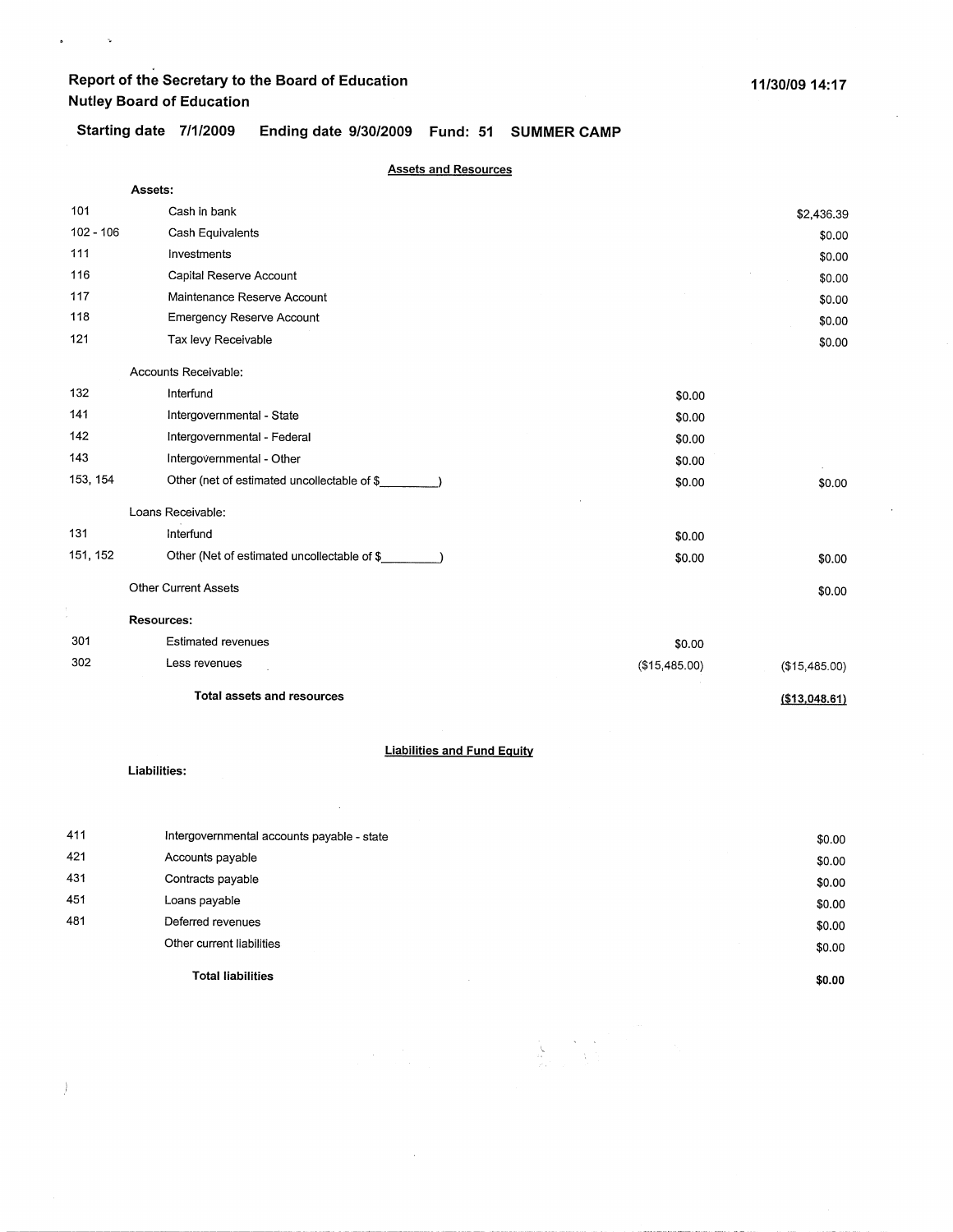#### **Starting date 7/1/2009 Ending date 9/30/2009 Fund: 51 SUMMER CAMP**

## **Fund Balance:**  Appropriated:

| 753,754     | Reserve for encumbrances                        |        |                 | \$0.00        |               |
|-------------|-------------------------------------------------|--------|-----------------|---------------|---------------|
| 761         | Capital reserve account - July                  |        | \$0.00          |               |               |
| 604         | Add: Increase in capital reserve                |        | \$0.00          |               |               |
| 307         | Less: Bud. w/d cap. reserve eligible costs      |        | \$0.00          |               |               |
| 309         | Less: Bud. w/d cap. reserve excess costs        |        | \$0.00          | \$0.00        |               |
| 764         | Maintenance reserve account - July              |        | \$0.00          |               |               |
| 606         | Add: Increase in maintenance reserve            |        | \$0.00          |               |               |
| 310         | Less: Bud. w/d from maintenance reserve         |        | \$0.00          | \$0.00        |               |
| 768         | Waiver offset reserve - July 1, 2               |        | \$0.00          |               |               |
| 609         | Add: Increase in waiver offset reserve          |        | \$0.00          |               |               |
| 314         | Less: Bud. w/d from waiver offset reserve       |        | \$0.00          | \$0.00        |               |
| 762         | Adult education programs                        |        |                 | \$0.00        |               |
| 751,752,76x | Other reserves                                  |        |                 | \$0.00        |               |
| 601         | Appropriations                                  |        | \$15,485.00     |               |               |
| 602         | Less: Expenditures<br>(\$13,941.88)             |        |                 |               |               |
|             | Less: Encumbrances                              | \$0.00 | (\$13,941.88)   | \$1,543.12    |               |
|             | Total appropriated                              |        |                 | \$1,543.12    |               |
|             | Unappropriated:                                 |        |                 |               |               |
| 770         | Fund balance, July 1                            |        |                 | \$893.27      |               |
| 303         | Budgeted fund balance                           |        |                 | (\$15,485.00) |               |
|             | Total fund balance                              |        |                 |               | (\$13,048.61) |
|             | Total liabilities and fund equity               |        |                 |               | (\$13,048.61) |
|             | <b>Recapitulation of Budgeted Fund Balance:</b> |        |                 |               |               |
|             |                                                 |        | <b>Budgeted</b> | <b>Actual</b> | Variance      |
|             | Appropriations                                  |        | \$15,485.00     | \$13,941.88   | \$1,543.12    |
|             | Revenues                                        |        | \$0.00          | (\$15,485.00) | \$15,485.00   |
|             | Subtotal                                        |        | \$15,485.00     | (\$1,543,12)  | \$17,028.12   |
|             | Change in capital reserve account:              |        |                 |               |               |

| Subtotal                                 | <b>J</b> 10,400.00 | (J. 1, 1040. [Z] |  |
|------------------------------------------|--------------------|------------------|--|
| Change in capital reserve account:       |                    |                  |  |
| Plus - Increase in reserve               | \$0.00             | \$0.00           |  |
| Less - Withdrawal from reserve           | \$0.00             | \$0.00           |  |
| Subtotal                                 | \$15,485.00        | (\$1,543.12)     |  |
| Change in waiver offset reserve account: |                    |                  |  |
| Plus - Increase in reserve               | \$0.00             | \$0.00           |  |
| Less - Withdrawal from reserve           | \$0.00             | \$0.00           |  |
| Subtotal                                 | \$15,485.00        | (\$1,543.12)     |  |
| Less: Adjustment for prior year          | \$0.00             | \$0.00           |  |
| Budgeted fund balance                    | \$15,485.00        | (\$1,543.12)     |  |

Prepared and submitted by :

Board Secretary

У П

 $11/30/09$ 

Date

\$0.00 \$0.00 \$17,028.12

\$0.00 \$0.00 \$17,028.12 \$0.00 \$17,028.12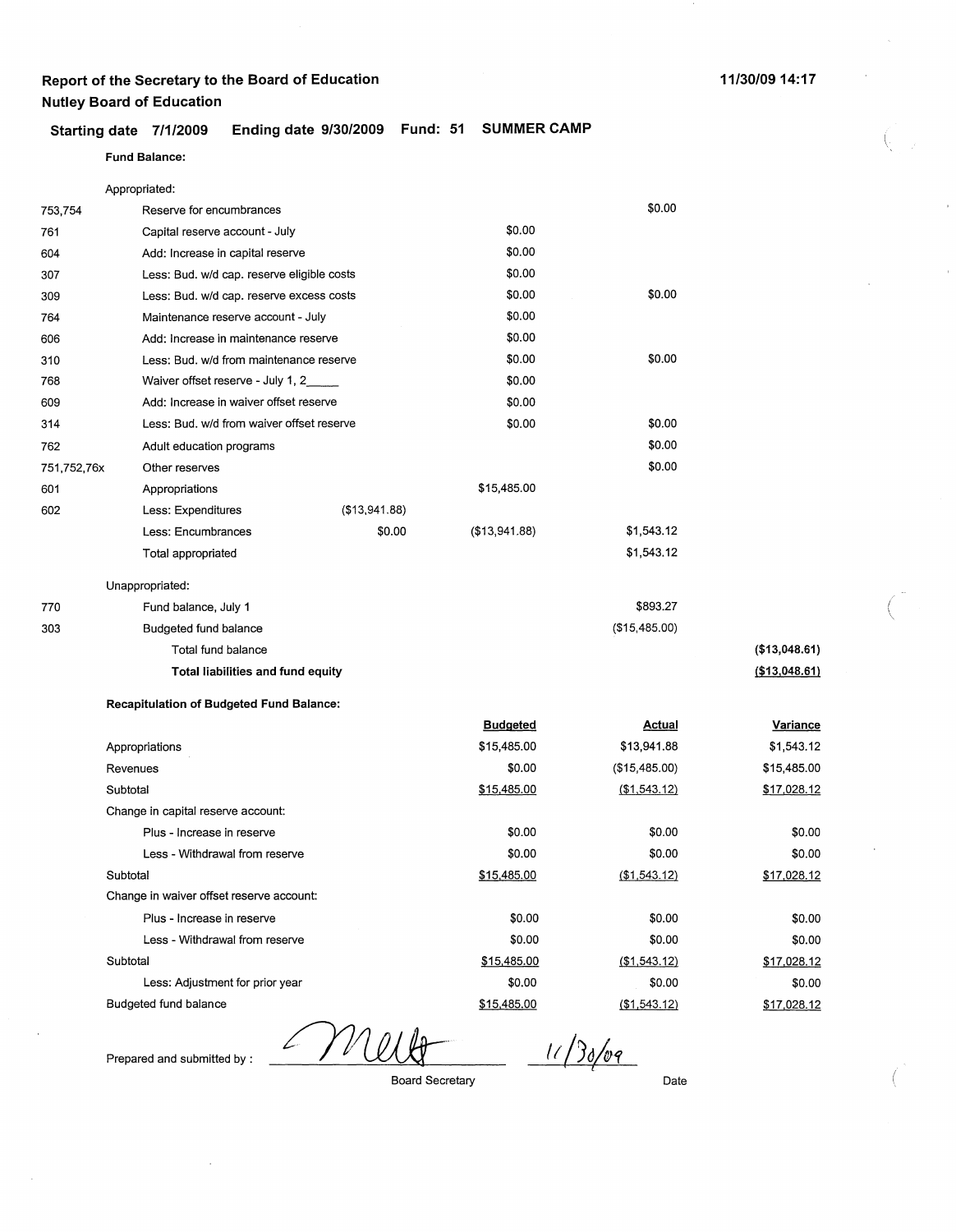$\mathbf{v} \in \mathbb{R}^{n \times d}$ 

\$0.00 \$249,055.19

**\$249,055.19** 

**Starting date 7/1/2009 Ending date 9/30/2009 Fund: 55 EXTENDED DAY** 

| <b>Assets and Resources</b> |                                             |               |                 |  |
|-----------------------------|---------------------------------------------|---------------|-----------------|--|
|                             | Assets:                                     |               |                 |  |
| 101                         | Cash in bank                                |               | (\$55,950.46)   |  |
| $102 - 106$                 | Cash Equivalents                            |               | \$500.00        |  |
| 111                         | Investments                                 |               | \$0.00          |  |
| 116                         | Capital Reserve Account                     |               | \$0.00          |  |
| 117                         | Maintenance Reserve Account                 |               | \$0.00          |  |
| 118                         | <b>Emergency Reserve Account</b>            |               | \$0.00          |  |
| 121                         | Tax levy Receivable                         |               | \$0.00          |  |
|                             | Accounts Receivable:                        |               |                 |  |
| 132                         | Interfund                                   | \$38,836.94   |                 |  |
| 141                         | Intergovernmental - State                   | \$0.00        |                 |  |
| 142                         | Intergovernmental - Federal                 | \$0.00        |                 |  |
| 143                         | Intergovernmental - Other                   | \$0.00        |                 |  |
| 153, 154                    | Other (net of estimated uncollectable of \$ | \$0.00        | \$38,836.94     |  |
|                             | Loans Receivable:                           |               |                 |  |
| 131                         | Interfund                                   | \$0.00        |                 |  |
| 151, 152                    | Other (Net of estimated uncollectable of \$ | \$0.00        | \$0.00          |  |
|                             | <b>Other Current Assets</b>                 |               | \$0.00          |  |
|                             | <b>Resources:</b>                           |               |                 |  |
| 301                         | <b>Estimated revenues</b>                   | \$0.00        |                 |  |
| 302                         | Less revenues                               | (\$28,117.98) | (\$28,117.98)   |  |
|                             | <b>Total assets and resources</b>           |               | ( \$44, 731.50) |  |
|                             | <b>Liabilities and Fund Equity</b>          |               |                 |  |
|                             | Liabilities:                                |               |                 |  |
| 101                         | Cash in bank                                |               | (\$55,950.46)   |  |
| 411                         | Intergovernmental accounts payable - state  |               | \$0.00          |  |
| 421                         | Accounts payable                            |               | \$0.00          |  |
| 431                         | Contracts payable                           |               | \$0.00          |  |
| 451                         | Loans payable                               |               | \$0.00          |  |

**Total liabilities** 

 $\sim$ 

Deferred revenues Other current liabilities

481

 $\sim$ 

 $)$ 

 $\sim$ 

 $\mathcal{T}_\mathrm{f}$